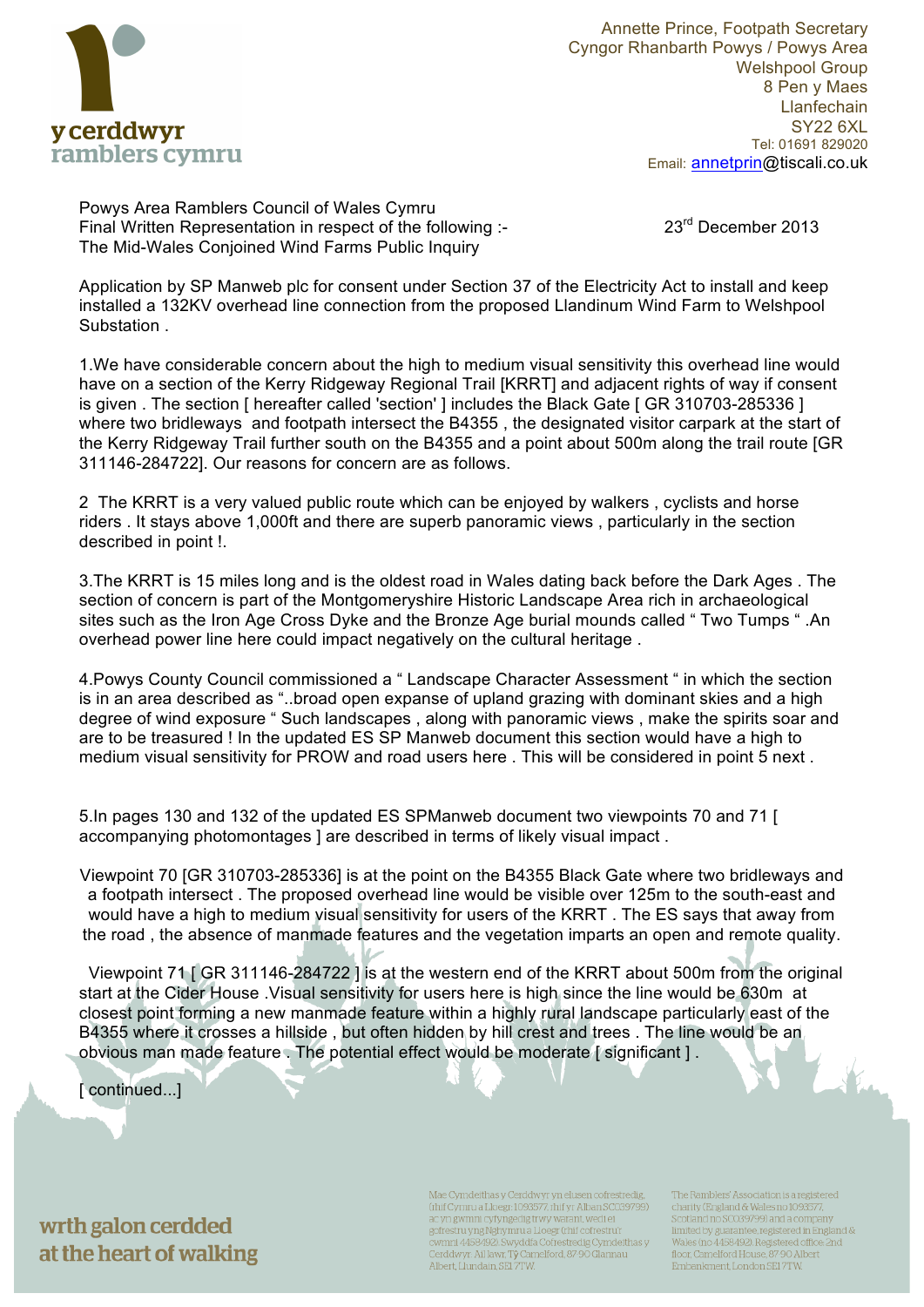

## Page 2.

(6) SP Manweb have a statutary duty to ' preserving natural beauty '. Ramblers see the term 'significant ', in respect of adverse impact of the line on the landscape within the section , as crucial in considering mitigation measures . The Draft SOCG , prepared by SP Manweb , agrees [ P8 ] that the overhead line [ during operation ] is likely to have " moderate [ significant ] adverse effects on the landscape...including the open hillside below the KRRT". Viewpoints 70 and 71 are said to be " typically viewpoints where the proposed overhead line would be in the foreground / or skylined " Ramblers Cymru policy [ OBJ/649/PLA/SOC/APP1 ] states on P2 point 7 that an objection will be made " to schemes that would have a detrimental impact on the Welsh landscape and walking environment such as to outweigh any carbon reductions or other benefits ". The walking environment P1 point 1 includes " areas visible from rights of way , permissive footpaths , access land and the National Trails Of Wales "

The SOC on behalf of PCC [Session 3 The Grid ] P9 Public Rights of Way 9.1 states that "PCC consider that the current application will have an unacceptable impact on PROWS , including the Kerry Ridgeway , particularly in the region of Kerry Hill , Black Gate and Cider House ".

(7) Powys Ramblers Council consider that the 132KV line MUST go underground in the section described in point 1. In the SPManweb updated ES Vol 5 [ P.16 section sec.8.4.3 to 8.4.4] we read that SP/Manweb , after much deliberation about undergrounding a section between the A483 near Old Neuadd Bank to Cae betin Wood , decided that " benefits do not clearly outweigh the impacts , in particular ,it is noted that the serious concerns in landscape terms remain even within the Llandinam Scheme ". It seems that the financial cost of undergrounding from the A483 tp Cae betin Wood might reach £13+ million . In the PCC [ SOC Session 3 GRID ] section 6.1 it says that Council will accept the landscape and visual impact providing the section of the route from A483 to Kerry Hill is subject to undergrounding . In the NRW amended SOC section 4.2 it is argued that SPManweb have not minmised the adverse landscape and visual impacts from this line construction and should further consider undergrounding through the Registered Historic Landscape and in the vicinity of the Kerry Ridgeway . The Alliance states in the [ Landscape and Visual sections 3.1 and 3.2 ] that the overhead line will be very prominent and will have significant adverse effects as in the vicinity of Kerry Hill and feels that SPManweb have not given sufficient consideration to alternatives such as going underground .

**[** continued 1

wrth galon cerdded at the heart of walking

Mae Cymdeithas y Cerddwyr yn elusen cofrestredig (rhif Cymru a Lloegr: 1093577, rhif yr Alban SC039799) ac yn gwmni cyfyngedig trwy warant, wedi ei gofrestru yng Nghymru a Lloegr (rhif cofrestru'r<br>cwmni 4458492). Swyddfa Cofrestredig Cymdeithas y Cerddwyr: Ail lawr, Tŷ Camelford, 87-90 Glannau Albert, Llundain, SE17TW.

The Ramblers' Association is a registered charity (England & Wales no 1093577 Scotland no SC039799) and a company limited by guarantee, registered in England &<br>Wales (no 4458492). Registered office: 2nd floor, Camelford House, 87-90 Albert Embankment, London SEI 7TW.